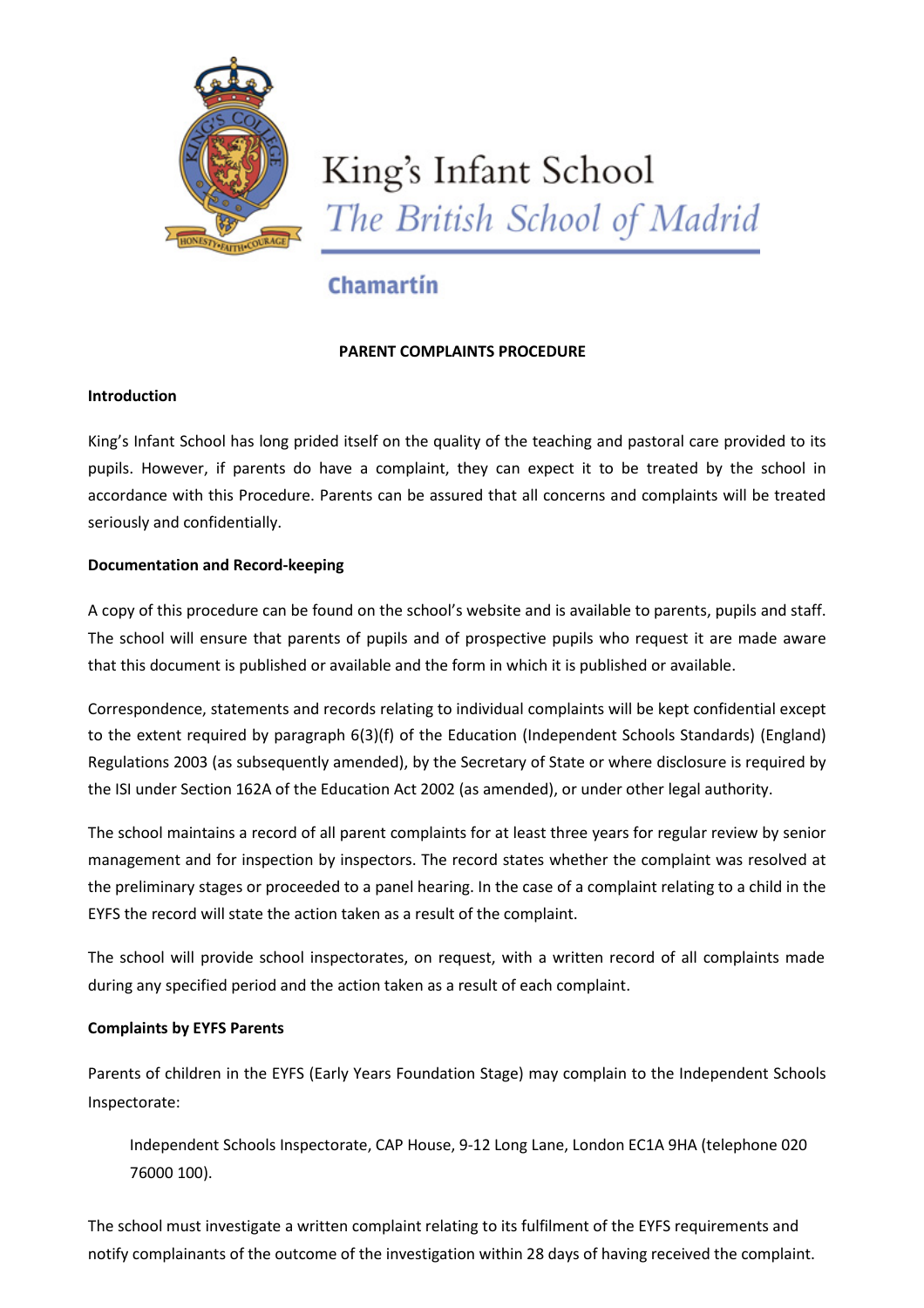The time limits specified in Part B of the Procedure (below) shall be adapted by the school in relation to such a complaint in order to comply with this requirement.

### **Complaints by Boarders' Parents**

Boarders' parents may contact the Independent Schools Inspectorate.

#### **THE PROCEDURE**

#### **PART A ‐ INFORMAL RESOLUTION**

It is hoped that most complaints and concerns will be resolved quickly (within 14 days) and informally.

If a parent of any pupil has a complaint they ("the complainant") should contact one of the following in the first instance:

The pupil's form tutor class teacher/key person

The pupil's head of department (EYFS or KS1 Leader)

The class teacher or head of department will make a written record of all concerns and complaints and the date on which they were received. If the matter is not resolved to the complainant's satisfaction, they will be advised to proceed with their complaint in accordance with Part B of this procedure.

#### **PART B – FORMAL RESOLUTION**

#### **Stage 1: A letter to the Headteacher**

- (a) If the matter is not resolved to the complainant's satisfaction by the informal process, the complainant may invoke the formal part of this Complaints Procedure. They should do this by writing to the Headteacher giving details of their complaint and the outcome they are seeking.
- (b) The Headteacher will then either take the case forward themselves or appoint a senior colleague who has had no prior involvement in the matter to do so.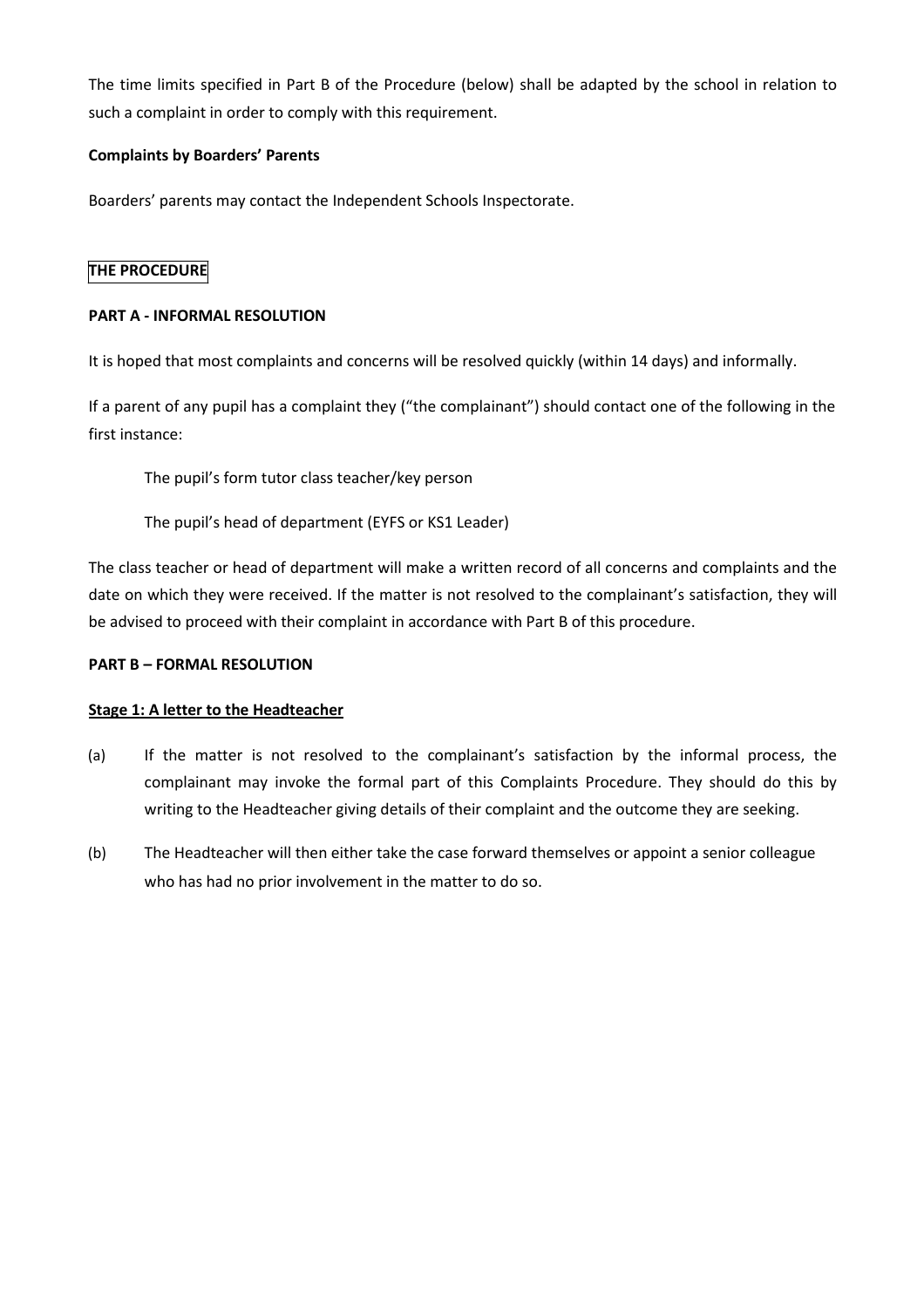- (c) The Headteacher or (where applicable) the senior colleague appointed by the Headteacher will offer to meet with the complainant to discuss the matter, normally within seven working days.
- (d) The complainant will be given an estimate of the time that is likely to be required to complete any necessary investigation.
- (e) Written notes will be kept of all material meetings and interviews held in relation to the complaint.
- (f) The complainant will be notified in writing of the decision reached at Stage 1.

*Note: If the Headteacher handles the matter at Stage 1 (rather than appointing a senior colleague to do so) and the complainant is not satisfied with the Headteacher's decision in respect of their complaint, the complainant should then go straight to Stage 3 of this Procedure.*

#### **Stage 2 – Appeal to the Headteacher**

- (a) If the Headteacher appoints a senior colleague to investigate the complaint at Stage 1 and the complainant is not satisfied with that person's decision in respect of their complaint, the complainant should appeal to the Headteacher in writing within five working days after receiving the decision.
- (b) The Headteacher will offer to meet with the complainant to discuss the matter, normally within seven working days.
- (c) Once the Headteacher is satisfied that all the relevant facts have been established, he will inform the complainant of his decision in writing, normally within five working days of meeting with the complainant. The Headteacher will give reasons for his decision.

#### **Stage 3 ‐ Appeal to the Complaints Panel**

- (a) If the complainant is not satisfied with the Headteacher's decision, they should send written notice of their complaint to the Chief Executive Officer (CEO) of King's Group, Aveninda Pio Xii 92 Pio xii, Madrid within five working days after receiving the Headteacher's decision. When doing so, the complainant should: (i) give reasonable particulars of their complaint; and (ii) specify the outcome they are seeking.
- (b) The matter will then be referred to a Complaints Panel for consideration. The CEO will schedule a hearing to take place as soon as reasonably practicable and normally within 15 working days of the receipt of the complaint.
- (c) Where a complaint that reaches Stage 3 is brought by one parent only, the school will (save in exceptional circumstances) keep informed and invite to attend the Panel hearing any other adult who entered into the contract with the College for the education of the relevant pupil. The school also reserves the right to keep informed and invite to attend the Panel hearing any other adult whom the College believes to have parental responsibility for the relevant pupil.
- (d) The Panel will consist of at least three persons who have not been directly involved in the matters detailed in the complaint. At least one member of the Panel shall be independent of the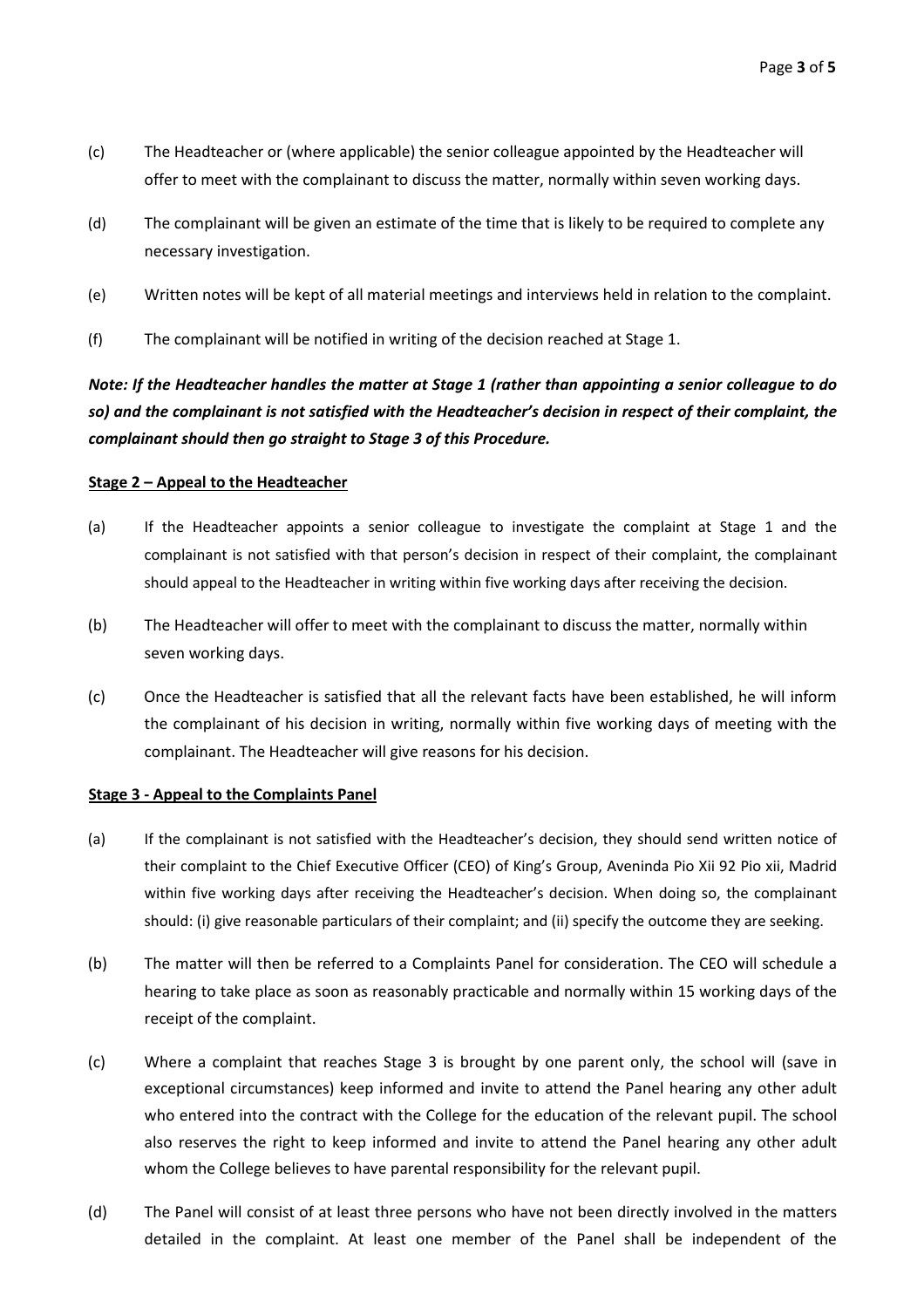management and running of the school. Each of the Panel members shall be appointed by the CEO of King's Group, who shall also nominate one member of the Panel to chair the Panel.

- (e) In the case of a complaint regarding a pupil's suspension or exclusion, the Headteacher shall have complete discretion as to whether to implement the suspension or exclusion of the pupil pending the Panel's decision.
- (f) Within 3 working days after notifying their complaint to the CEO in accordance with paragraph (a) above, the complainant shall send the CEO copies of all documentation on which they intend to rely at the hearing.
- (g) The complainant shall produce (within five working days of the CEO's) any such further information and documentation that the CEO reasonably considers the Panel may require in order to make an informed decision about the complaint.
- (h) At least 3 working days before the hearing, the Headteacher shall submit to the Panel a written statement setting out his views in relation to the complaint. The CEO shall give a copy of the Headteacher's statement to the complainant.
- (i) The Panel may conduct or request that the CEO conducts such interviews before the hearing as the Panel sees fit.
- (j) The complainant shall (on request) be provided with a copy of their child's school file.
- (k) If the Chairperson of the Panel shall so decide, the hearing may take place at a location outside the school.
- (l) The complainant may be accompanied at the hearing by one other person who is over the age of 18 and not a pupil at the College. This may be a relative, teacher or friend. It will not normally be appropriate for the complainant to be legally represented at the hearing and legal representation requires the prior approval of the Chairman of the Panel.
- (m) If possible, the Panel will resolve the complaint immediately without the need for further investigation. Where further investigation is required, the Panel will decide how it should be carried out.
- (n) If the Chairperson of the Panel shall so decide, the hearing may be recorded by a recording device or transcribed by a stenographer.
- (o) If the Chairperson of the Panel reasonably believes that the Panel should hear evidence from an individual in private (i.e. in the absence of the person bringing the complaint or any third party), he/she may so decide. In those circumstances, the complainant will be given reasons for that decision. The complainant will be given a summary of the individual's relevant evidence after the event if the Chairman believes the evidence to be relevant to the complaint. The Panel may withhold the identity of a pupil who gives evidence in private to the Panel.
- (p) The Panel may make decisions by majority vote.
- (q) The Panel's findings and recommendations in relation to the complaint shall be documented in the form of a report.